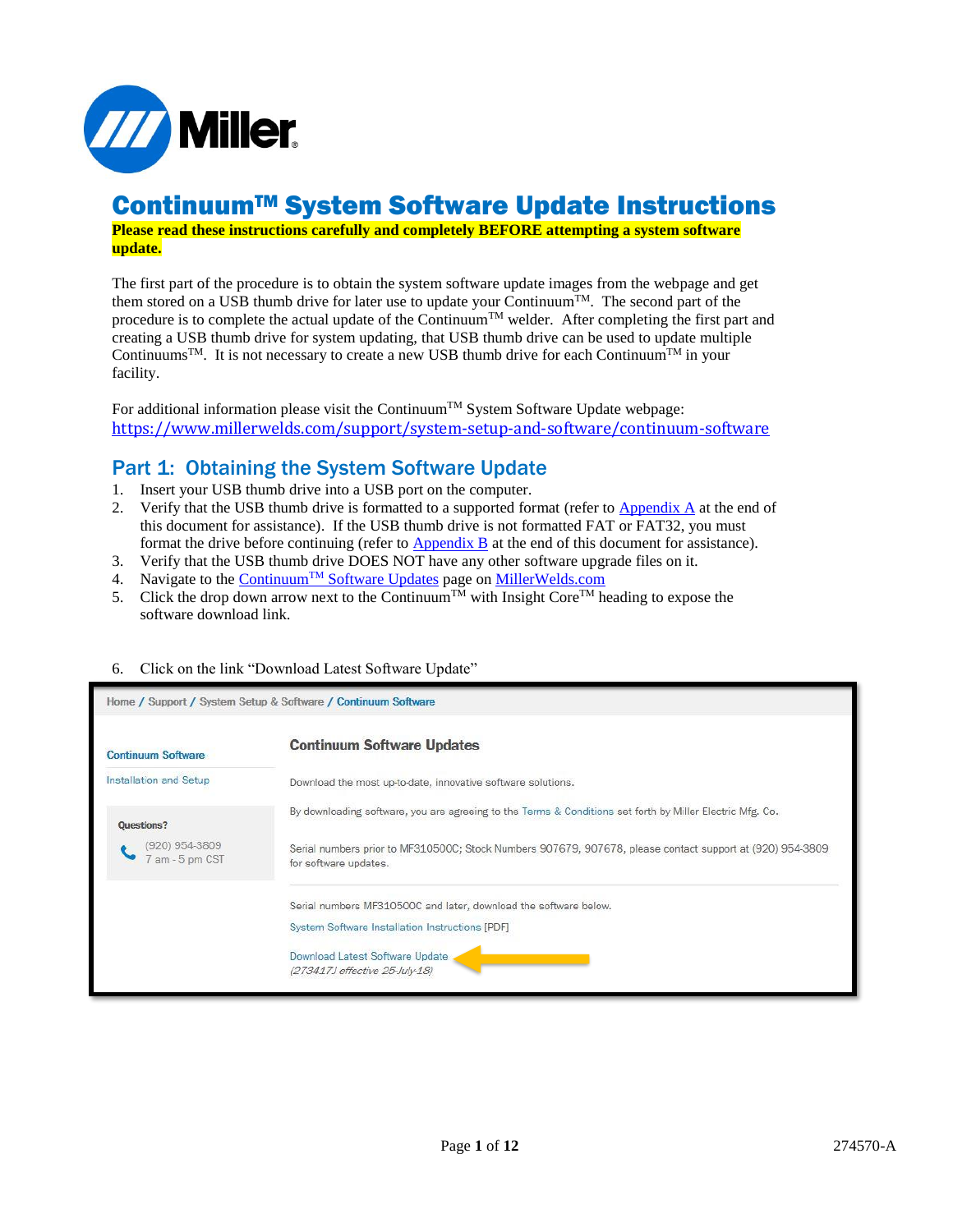

- 7. Depending on browser configuration you may or may not be prompted to save the file to a desired location.
	- a. After clicking the "Download Latest Software Update" link, a small pop-up ribbon will appear at the bottom of the browser. Click the drop-down box next to the "Save" option.

| Do you want to open or save Continuum_System_Update.zip (2.89 MB) from millerwewelds.com? | Onen |  |  |
|-------------------------------------------------------------------------------------------|------|--|--|
|                                                                                           |      |  |  |

b. Click on the "Save as" option.

|      |      | <b>Save</b>   |
|------|------|---------------|
|      |      | Save as       |
| Open | Save | Save and open |

c. A "Save As" window will pop-up. From this window, find a place to save the "273417.zip" file and click "Save". Your desktop is a good place so that the file is easier to find in later steps.

| Organize -<br>New folder              |                                        |                    |             |      | $\Omega$<br>胆 - |
|---------------------------------------|----------------------------------------|--------------------|-------------|------|-----------------|
| <b>4</b> Favorites                    | ×<br>Name                              | Date modified      | Type        | Size |                 |
| Desktop                               | D<br>bin                               | 8/8/2014 7:56 AM   | File folder |      |                 |
| ы<br>Downloads                        | cabs                                   | 1/7/2015 10:35 AM  | File folder |      |                 |
| Recent Places                         | Cadence                                | 5/13/2014 8:36 AM  | File folder |      |                 |
| Dropbox                               | crystalreportviewers12                 | 5/13/2014 8:36 AM  | File folder |      |                 |
| <b>M</b> iCloud Photos                | Œ<br>Data                              | 10/20/2014 9:54 AM | File folder |      |                 |
|                                       | Ξ<br>Documentation                     | 10/20/2014 9:53 AM | File folder |      |                 |
| 4 Libraries                           | <b>Icons</b>                           | 10/20/2014 9:53 AM | File folder |      |                 |
| $\triangleright$ $\Box$ Documents     | Intel                                  | 8/19/2013 10:11 AM | File folder |      |                 |
| $\triangleright$ $\blacksquare$ Music | Language                               | 10/20/2014 9:53 AM | File folder |      |                 |
| Pictures                              | <b>MentorGraphics</b>                  | 10/2/2013 7:11 AM  | File folder |      |                 |
| <b>N</b> Videos                       | <b>MSOCache</b>                        | 8/17/2012 4:50 PM  | File folder |      |                 |
|                                       | National Instruments Downloads         | 8/23/2013 11:20 AM | File folder |      |                 |
| 4 <sup>1</sup> Computer               | <b>PADS Projects</b>                   | 8/14/2014 6:52 AM  | File folder |      |                 |
|                                       | <b>PADS ES Evaluation</b>              | 8/29/2013 1:00 PM  | File folder |      |                 |
|                                       | File name: Continuum_System_Update.zip |                    |             |      |                 |
| Save as type: WinZip File (*.zip)     |                                        |                    |             |      |                 |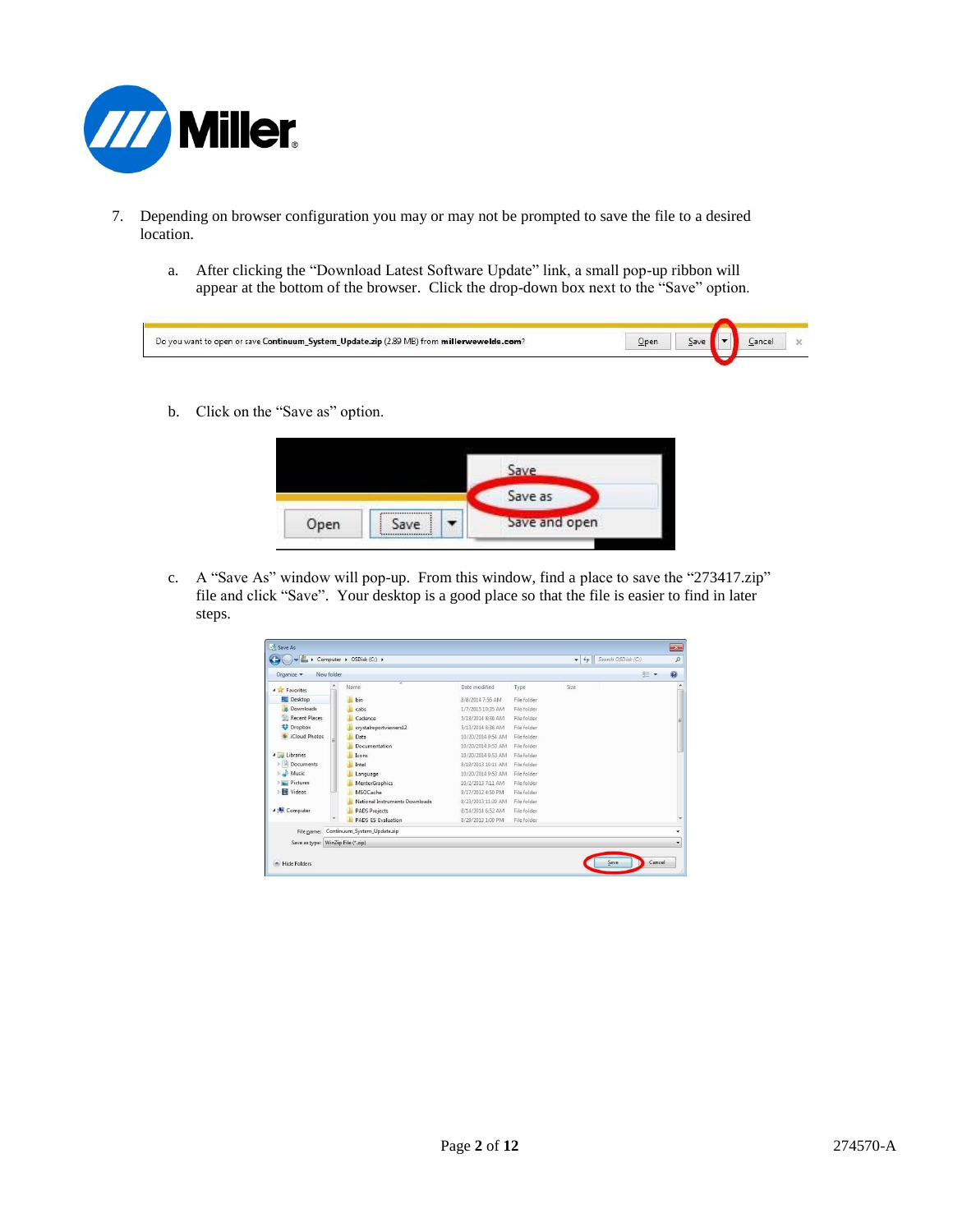

8. Double click to open the "273417.zip" file.

| в<br>e e                 | $\rightarrow$ $\rightarrow$ 273417J - WinZip Pro<br>Unzip/Share<br>Edit | Backup<br>Tools<br>Settings | View<br>Help      | <b>100 00</b>                  | $\mathbf x$<br>$\odot$ |
|--------------------------|-------------------------------------------------------------------------|-----------------------------|-------------------|--------------------------------|------------------------|
|                          |                                                                         |                             |                   |                                |                        |
|                          | 273417J.zip                                                             |                             |                   |                                |                        |
|                          | Name                                                                    | Type                        | Modified          | Size                           | Pac                    |
|                          | ArcControlApp.crc                                                       | CRC File                    | 6/21/2018 1:31 PM | 5                              |                        |
|                          | ArcControlApp.hex<br>a                                                  | <b>HEX File</b>             | 6/21/2018 1:31 PM | 1,106,108                      | 101                    |
|                          | ArcControlBoot.crc                                                      | CRC File                    | 6/21/2018 1:31 PM | 5                              |                        |
|                          | ArcControlBoot.hex<br>lai                                               | <b>HEX File</b>             | 6/21/2018 1:31 PM | 184,410                        | 57.                    |
|                          | ArcControlRealApp.crc                                                   | CRC File                    | 6/21/2018 1:33 PM | 5.                             |                        |
|                          | 漍<br>ArcControlRealApp.hex                                              | <b>HEX File</b>             | 6/21/2018 1:33 PM | 1,106,108                      | 199                    |
|                          | AutoInterfaceApp.crc                                                    | CRC File                    | 6/21/2018 1:32 PM | 5                              |                        |
|                          | AutoInterfaceApp.hex<br>ΙũΪ                                             | <b>HEX File</b>             | 6/21/2018 1:32 PM | 1,106,108                      | 98.                    |
|                          | AutoInterfaceBoot.crc                                                   | CRC File                    | 6/21/2018 1:32 PM | 5.                             |                        |
|                          | AutoInterfaceBoot.hex<br>Ιaί                                            | <b>HEX File</b>             | 6/21/2018 1:32 PM | 184,410                        | 54.3                   |
|                          | AutoInterfaceRealApp.crc                                                | CRC File:                   | 6/21/2018 1:34 PM | 5                              |                        |
| , 000000000              | AutoInterfaceRealApp.hex<br>Ιä                                          | HEX File                    | 6/21/2018 1:34 PM | 737,434                        | 201                    |
|                          | AxcessInstaller.CAB                                                     | WinZip File                 | 6/29/2018 11:56 A | 37,338,0                       | 8,22                   |
|                          | AxcessInstaller.crc                                                     | CRC File                    | 6/29/2018 11:56 A | 5                              |                        |
|                          | AxcessUpdate.inf                                                        | Setup Information           | 6/26/2018 1:31 PM | 1,533                          |                        |
|                          | Cooler.crc                                                              | CRC File                    | 6/29/2018 11:35 A | 5                              |                        |
| $\overline{\phantom{a}}$ |                                                                         |                             |                   |                                |                        |
|                          |                                                                         |                             |                   |                                |                        |
|                          | 30 item(s)                                                              |                             |                   | Zip File: 30 item(s), 10.75 MB |                        |
|                          |                                                                         |                             |                   |                                |                        |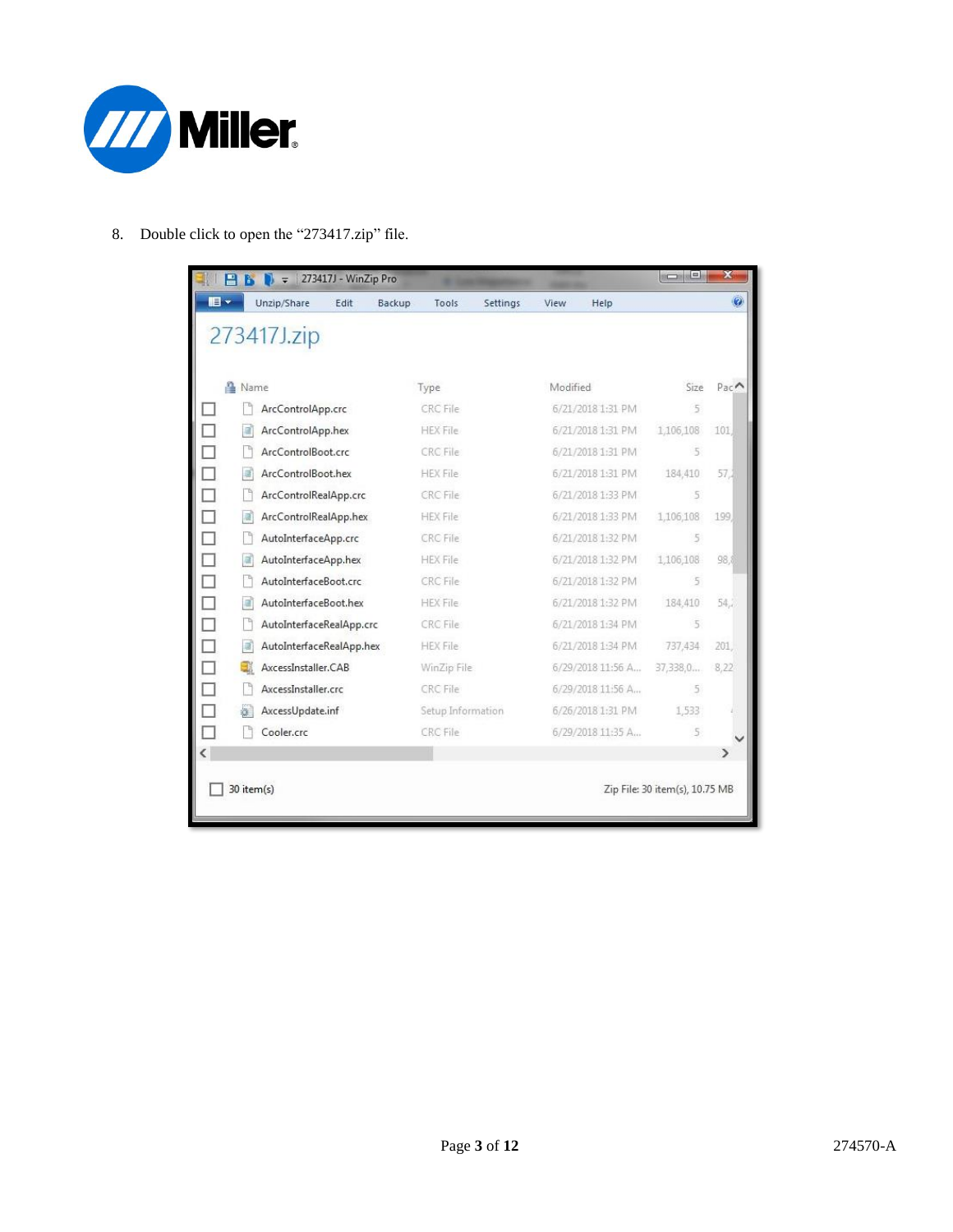

9. Drag and drop ALL the files from the ZIP file to the USB thumb drive. Make sure these files are put at the root of the USB thumb drive, the Continuum<sup>TM</sup> will not be able to find them if they are in a folder on the USB thumb drive.

| <b>4 Computer</b><br>OSDisk (C:)                  | A. | Name                          | Date modified    | Type            |
|---------------------------------------------------|----|-------------------------------|------------------|-----------------|
|                                                   |    | ArcControlApp.crc             | 1/4/2018 3:50 PM | CRC File        |
| $\triangle$ ADATA UFD (E:)<br>AxcessInstaller.CAB |    | ArcControlApp.hex             | 1/4/2018 3:50 PM | <b>HFX File</b> |
|                                                   |    | ArcControlBoot.crc            | 1/4/2018 3:50 PM | CRC File        |
| <b>A CM</b> Network<br><b>MIL 1JFZVM1-120</b>     |    | ArcControlBoot.hex            | 1/4/2018 3:50 PM | <b>HEX File</b> |
|                                                   |    | ArcControlRealApp.crc         | 1/4/2018 3:53 PM | <b>CRC</b> File |
| <b>E 1KGDVZ1-120</b>                              |    | ArcControlRealApp.hex         | 1/4/2018 3:53 PM | <b>HEX File</b> |
| D   1V0QL02-138                                   |    | AutoInterfaceApp.crc          | 1/4/2018 3:50 PM | CRC File        |
| <b>DIE 2KJTLM1-146</b>                            |    | AutoInterfaceApp.hex          | 1/4/2018 3:50 PM | <b>HEX File</b> |
| <b>DIE 2UA4200HYB-120</b>                         |    | AutoInterfaceBoot.crc         | 1/4/2018 3:50 PM | CRC File        |
| <b>DIE 3HVFN02-120</b>                            |    | AutoInterfaceBoot.hex<br>諨    | 1/4/2018 3:50 PM | <b>HEX File</b> |
| <b>ME 3YJ4HX1-120</b>                             |    | AutoInterfaceRealApp.crc      | 1/4/2018 3:53 PM | <b>CRC File</b> |
| <b>D</b> 14RNND12-138                             |    | AutoInterfaceRealApp.hex      | 1/4/2018 3:53 PM | <b>HEX File</b> |
| <b>ME 4RV7BY1-138</b>                             |    | AxcessInstaller.CAB           | 1/4/2018 3:59 PM | WinZip File     |
| D 3CG42925NQ-120                                  |    | AxcessInstaller.crc           | 1/4/2018 3:59 PM | CRC File        |
| D 14 5CG5200B56-120                               |    | Cooler.crc                    | 1/4/2018 3:49 PM | CRC File        |
| <b>ME 5CG5223JDN-138</b>                          |    | a<br>Cooler.hex               | 1/4/2018 3:48 PM | <b>HEX File</b> |
| <b>DIM 5CG5233HRZ-120</b>                         |    | FeederControlApp.crc          | 1/4/2018 3:50 PM | <b>CRC</b> File |
| <b>Die 5PW6MM1-213</b>                            |    | FeederControlApp.hex          | 1/4/2018 3:50 PM | <b>HEX File</b> |
| $\triangleright$ $\blacksquare$ 6543BZ1-120       |    | FeederControlBoot.crc         | 1/4/2018 3:50 PM | <b>CRC File</b> |
| <b>D</b> 147                                      |    | FeederControlBoot.hex         | 1/4/2018 3:50 PM | <b>HFX File</b> |
| <b>ME 7H9GMS1-120</b>                             |    | FeederControlRealApp.crc      | 1/4/2018 3:51 PM | CRC File        |
| <b>DIME 7WFCL02-120</b>                           | Ξ  | FeederControlRealApp.hex      | 1/4/2018 3:51 PM | <b>HEX File</b> |
| <b>DILL 7XT7L02-120</b>                           |    | UserInterfaceApp.crc          | 1/4/2018 3:57 PM | <b>CRC File</b> |
| <b>E 7XXCL02-120</b>                              |    | UserInterfaceApp.hex          | 1/4/2018 3:57 PM | <b>HEX File</b> |
| <b>DIE 7YB9L02-120</b>                            |    | UserInterfaceBoot.crc         | 1/4/2018 3:57 PM | CRC File        |
| <b>DIE 8DYLVV1-120</b>                            |    | UserInterfaceBoot.hex         | 1/4/2018 3:57 PM | <b>HEX File</b> |
| <b>ME 8DZKVV1-120</b>                             |    | UserInterfaceRealApp.crc      | 1/4/2018 3:59 PM | <b>CRC File</b> |
| AGARZA-1217                                       |    | 道<br>UserInterfaceRealApp.hex | 1/4/2018 3:59 PM | <b>HEX File</b> |
| <b>ME AMS7101</b>                                 |    |                               |                  |                 |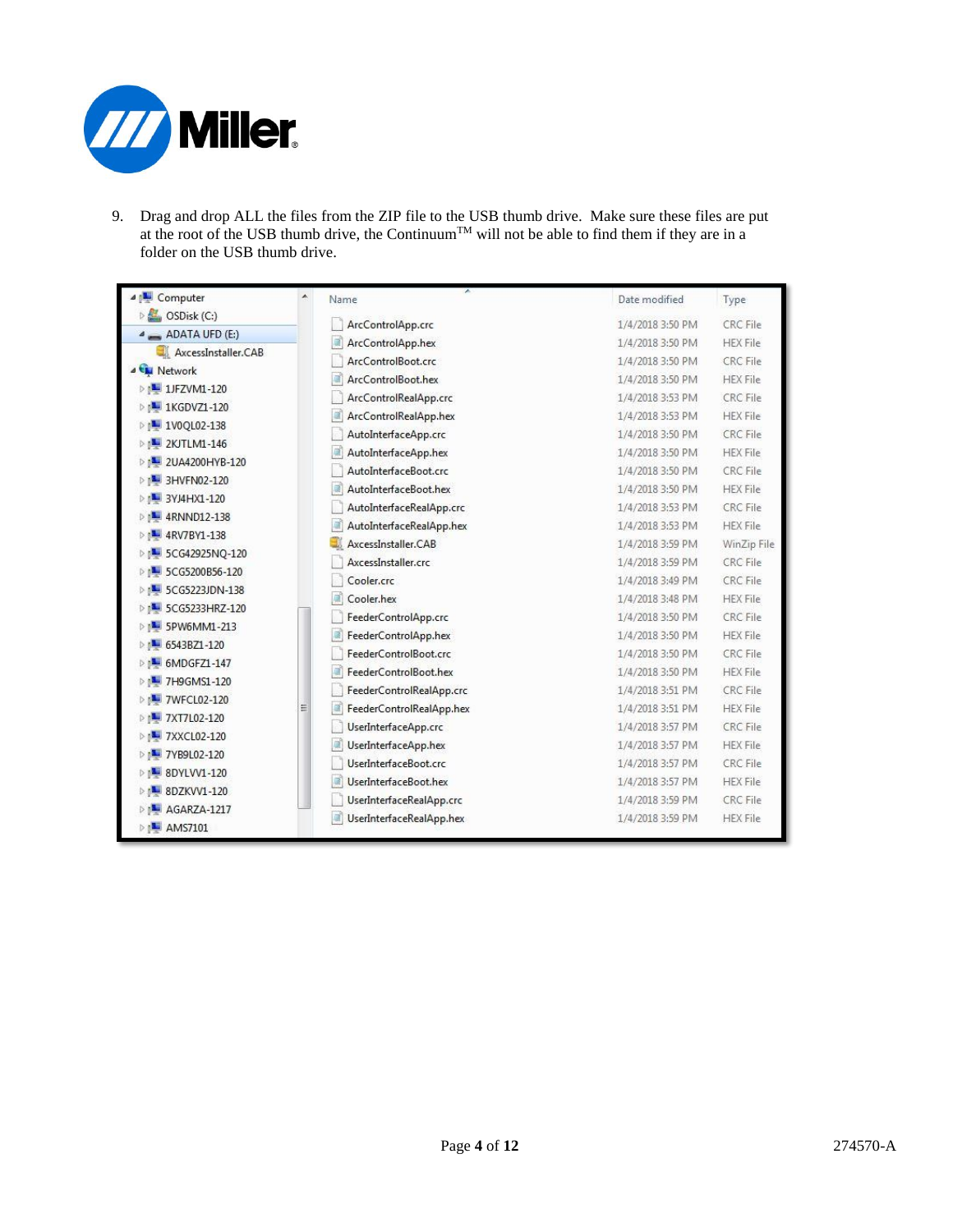

10. Eject the USB thumb drive by right clicking the drive icon in "My Computer" and selecting "Eject" from the menu.



11. Unplug the USB thumb drive from the PC and move on to "Part 2: Updating the Continuum<sup>TM</sup>" instructions.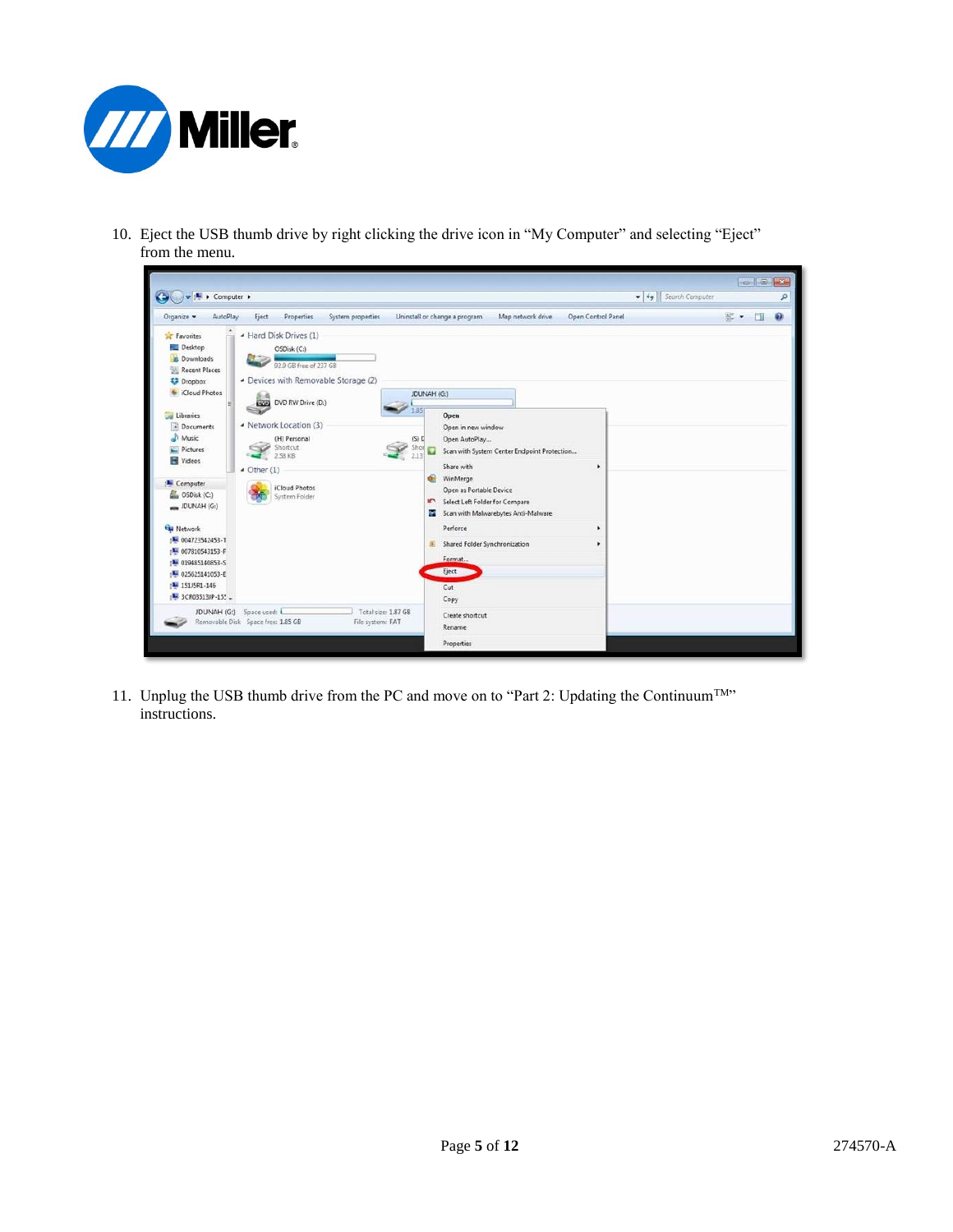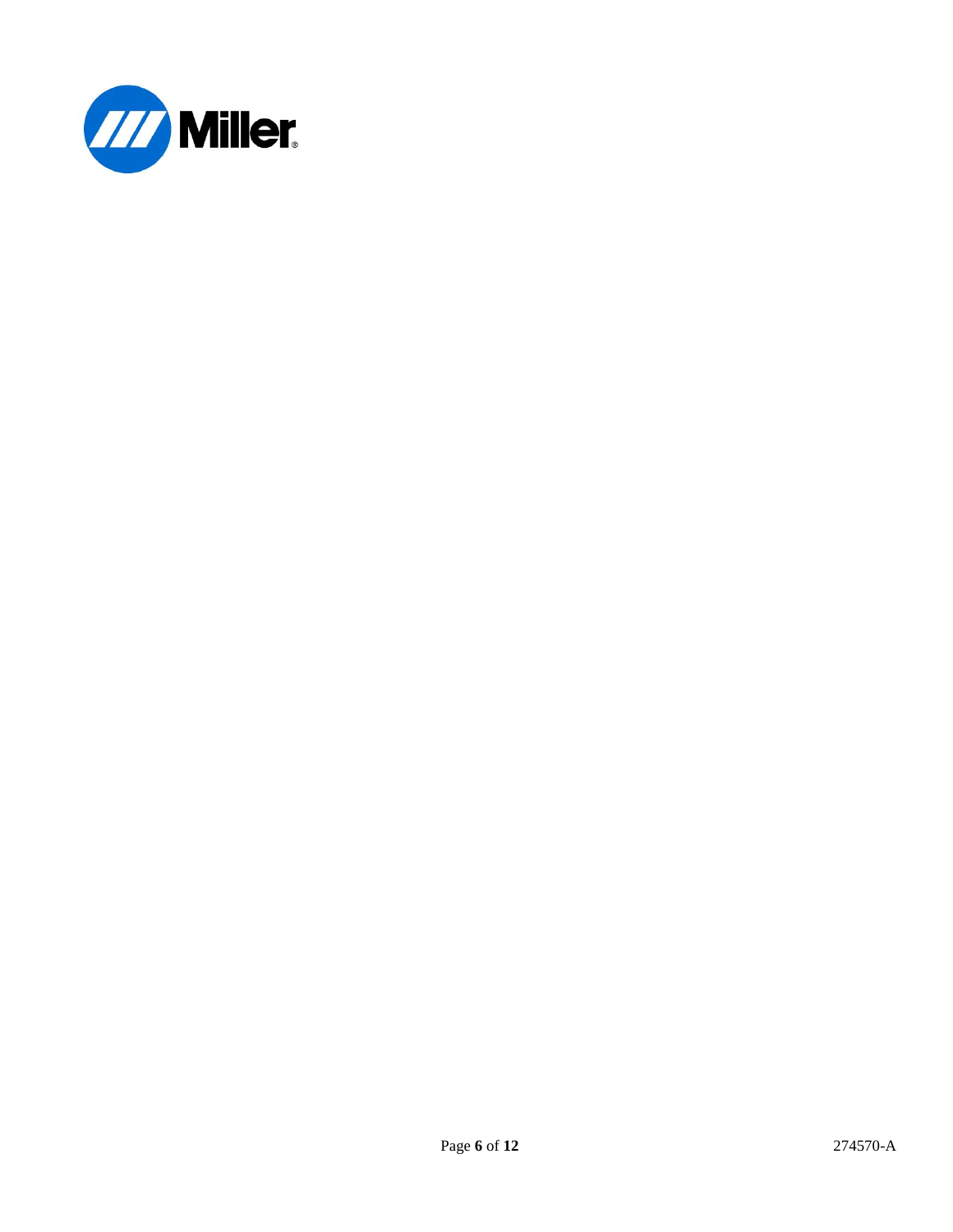

#### Part 2: Updating the Continuum™

- 1. **Make sure the ContinuumTM is completely powered down prior to updating the system**. When the white "Power ON" LED, on the power source, has turned off the system is fully powered down, this will take approximately 25 seconds. **Starting a software update without a full power cycle will result in an incomplete update and potentially cause additional problems.**
- 2. Flip open the rubber USB port protection door and plug the USB thumb drive into the USB port on the front panel of the User Interface.

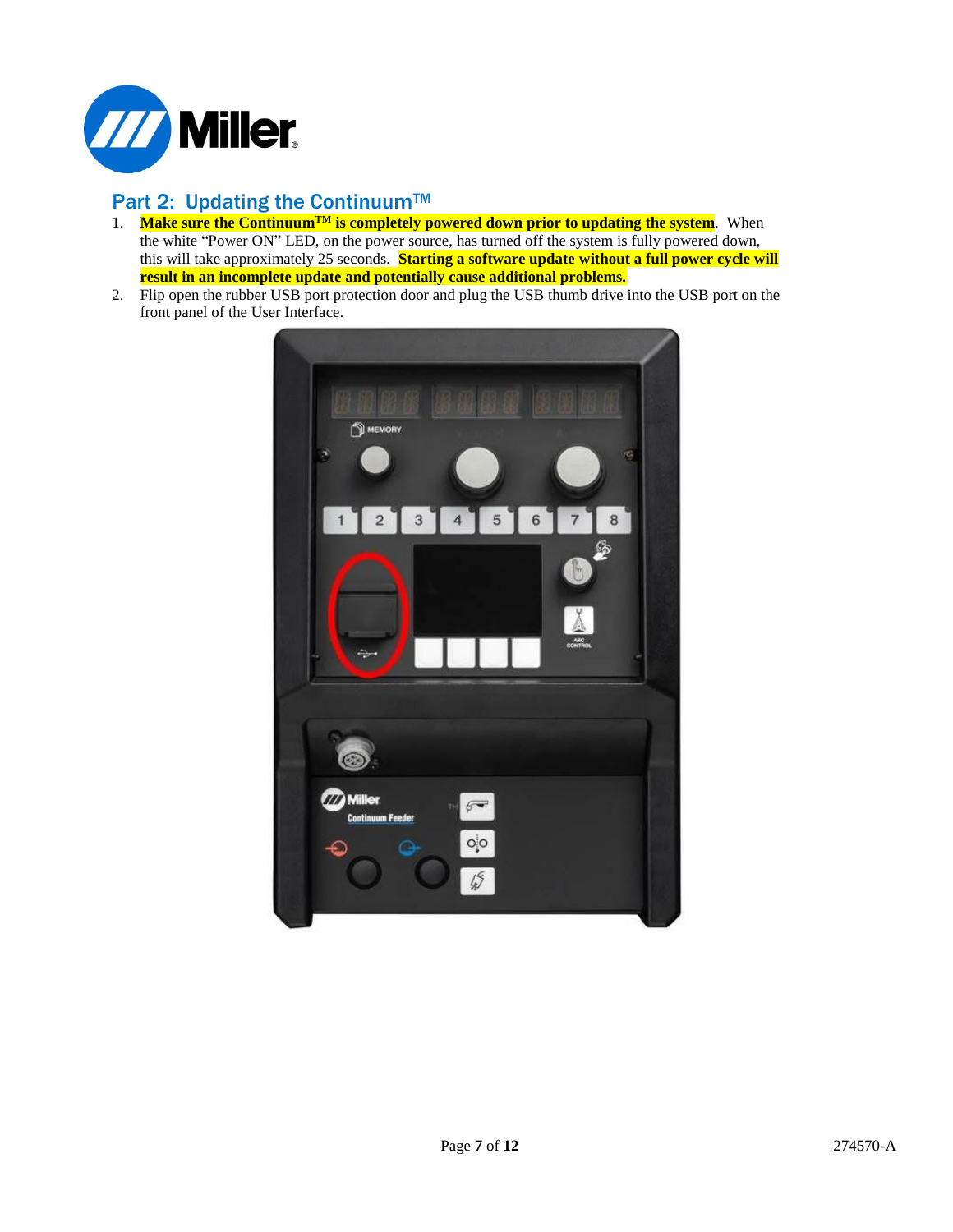

- 3. Power ON the machine. The Continuum<sup>TM</sup> will automatically begin reading the USB thumb drive.
- 4. When prompted by the User Interface, select "YES" to update the system by pressing the button under the "YES" option. **It is VERY important that the USB thumb drive be left in the system throughout the entire update. DO NOT touch the system until the update is complete (that includes not touching the USB thumb drive, gun, feeder, user interface, power source, knobs, buttons, or power switch). Any user interference with the update process may result in an inoperable machine.**



- 5. The Continuum<sup>TM</sup> will proceed with updating itself. This part of the process should take about 15 minutes.
	- a. The first 5-7 minutes of the update will be loading a collection of helper apps into the machine. The last step of this part is to load the helper app into the User Interface. During this period the LEDs will go blank for up to 15 seconds.
	- b. The next 3-5 minutes are dedicated to updating the system bootloaders. The last step of this part is to load the new User Interface bootloader, at which point the LEDs will go blank for up to 15 seconds again.
	- c. The final 5-7 minutes of the update are loading the new application images into the system. The last step of this part is to load the new User Interface application at which point the LEDs will go blank again. After this point the system will reboot itself.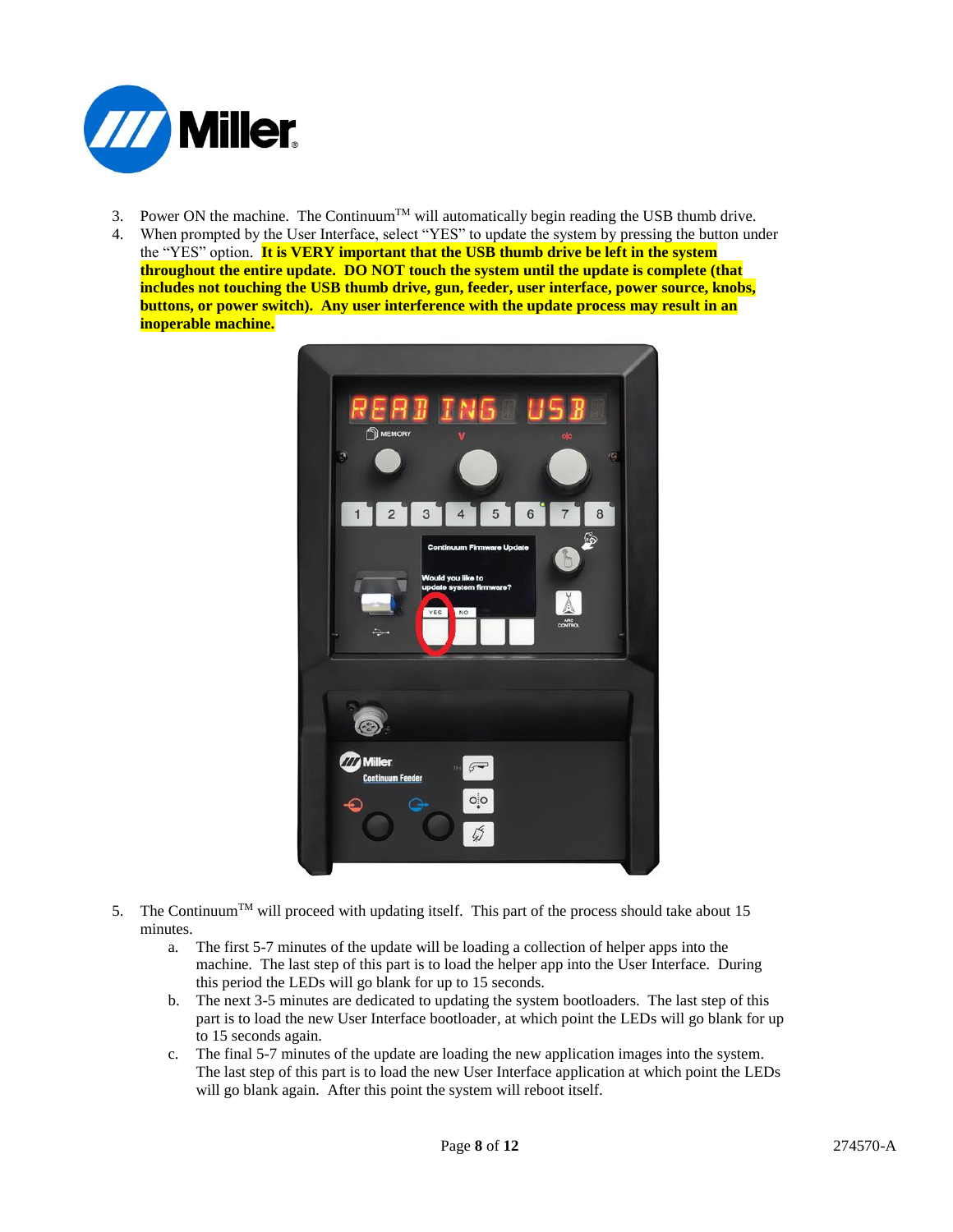

<span id="page-8-0"></span>6. When the update is complete, the user interface will be displaying the standard home screen and the system will be ready to weld. At this point it is safe to remove the USB thumb drive and begin using the machine again.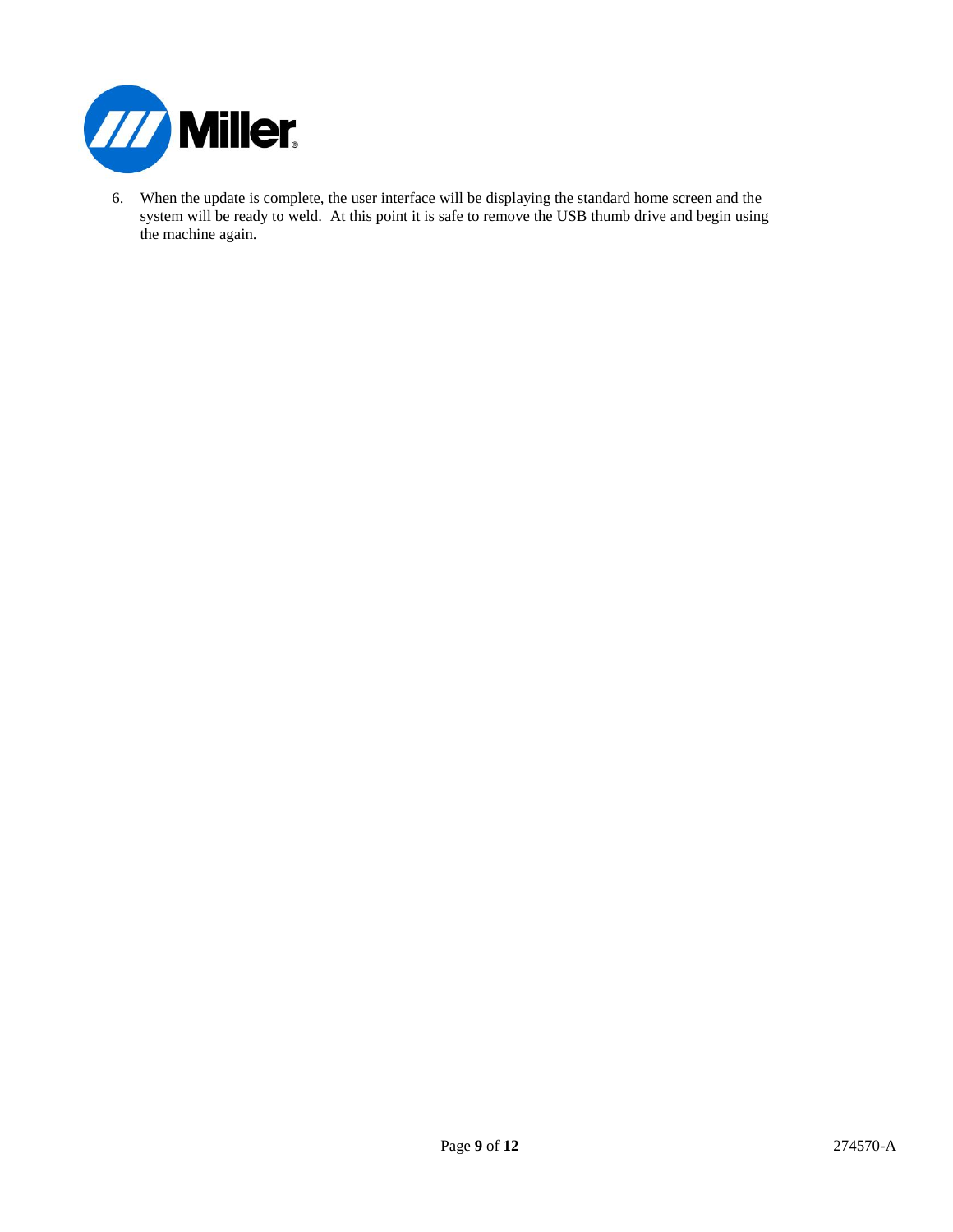

# Appendix A: Verifying USB thumb drive format

- a. Open My Computer and locate your USB thumb drive in the list of devices.
- b. Select you USB thumb drive by single clicking on it.
- c. Right click and select Properties

|   | Removable Disk (E:)                         |  |
|---|---------------------------------------------|--|
|   | Open                                        |  |
|   | Open in new window                          |  |
|   | Open AutoPlay                               |  |
|   | Scan with System Center Endpoint Protection |  |
|   | Share with                                  |  |
|   | WinMerge                                    |  |
|   | Open as Portable Device                     |  |
|   | Select Left Folder for Compare              |  |
|   | Scan with Malwarebytes Anti-Malware         |  |
|   | Perforce                                    |  |
| ٩ | WinZip                                      |  |
| 国 | Shared Folder Synchronization               |  |
|   | Format.                                     |  |
|   | Eject                                       |  |
|   | Cut                                         |  |
|   | Copy                                        |  |
|   | Create shortcut                             |  |
|   | Rename                                      |  |
|   | <b>Properties</b>                           |  |

d. In the properties window pop-up the "File System" type will be listed. This should read "FAT" or "FAT32".

| General<br>Tools            |                     |                  |                     | Hardware Sharing ReadyBoost Customize |
|-----------------------------|---------------------|------------------|---------------------|---------------------------------------|
| I                           |                     |                  |                     |                                       |
|                             | <b>Mavable Disk</b> |                  |                     |                                       |
| File system:<br>Used space: | <b>FAT32</b>        | 15,683,584 bytes |                     | 14.9 MB                               |
| Free space:                 |                     |                  | 8,211,070,976 bytes | 7.64 GB                               |
| Capacity:                   |                     |                  | 8,226,754,560 bytes | 7.66 GB                               |
|                             |                     | Drive E:         |                     |                                       |
|                             |                     |                  |                     |                                       |
|                             |                     |                  |                     |                                       |
|                             |                     |                  | Cancel              | Apply                                 |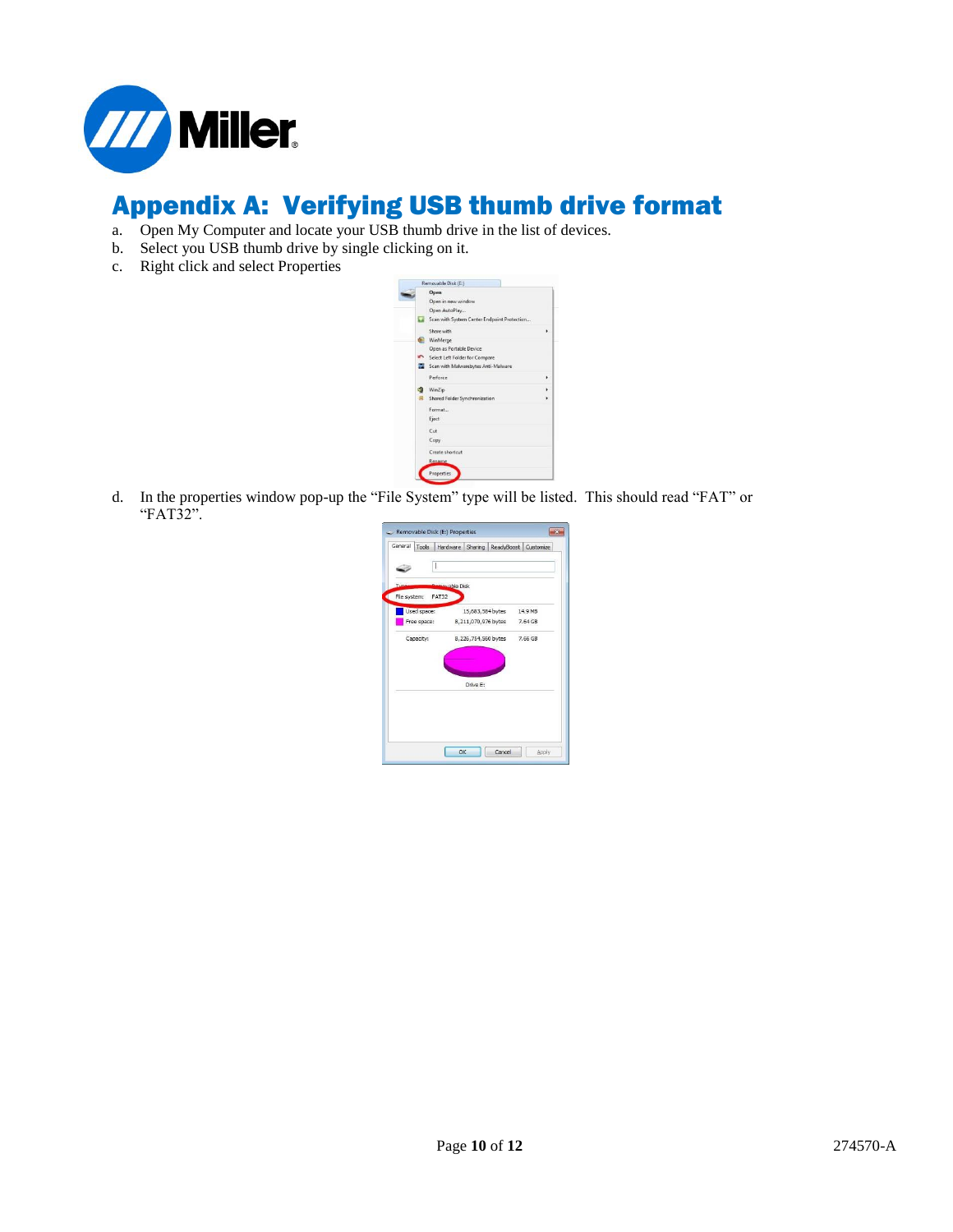

## <span id="page-10-0"></span>Appendix B: Formatting a USB thumb drive

- 1. Formatting will delete any data on the USB thumb drive. Therefore, any data on the USB thumb drive that you wish to keep should be copied to the PC now.
- 2. Next, open My Computer and locate your USB thumb drive in the list of devices.
- 3. Select your USB thumb drive by single clicking on it.
- 4. Right click and select Format…



5. A format configuration menu will pop-up. In the "File system" drop down, select either "FAT" or "FAT32". Make sure the "Quick Format" box is checked. Then click the "Start" button to begin the process.

| Format Removable Disk (E:) |                |                               |       |
|----------------------------|----------------|-------------------------------|-------|
| Capacity:                  |                |                               |       |
| 7.67 GB                    |                |                               |       |
| File system                |                |                               |       |
| FAT32 (Default)            |                |                               |       |
| Allocation unit size       |                |                               |       |
| 4096 bytes                 |                |                               |       |
| Volume label               |                |                               |       |
|                            | Format options |                               |       |
|                            | Ouick Format   | areate an MS-DOS startup disk |       |
|                            |                | Start                         | Close |

6. A warning will pop-up indicating that all data will be erased during the format. This is why we saved all the necessary data to the PC in the earlier step. Click "OK" and the format process will begin.